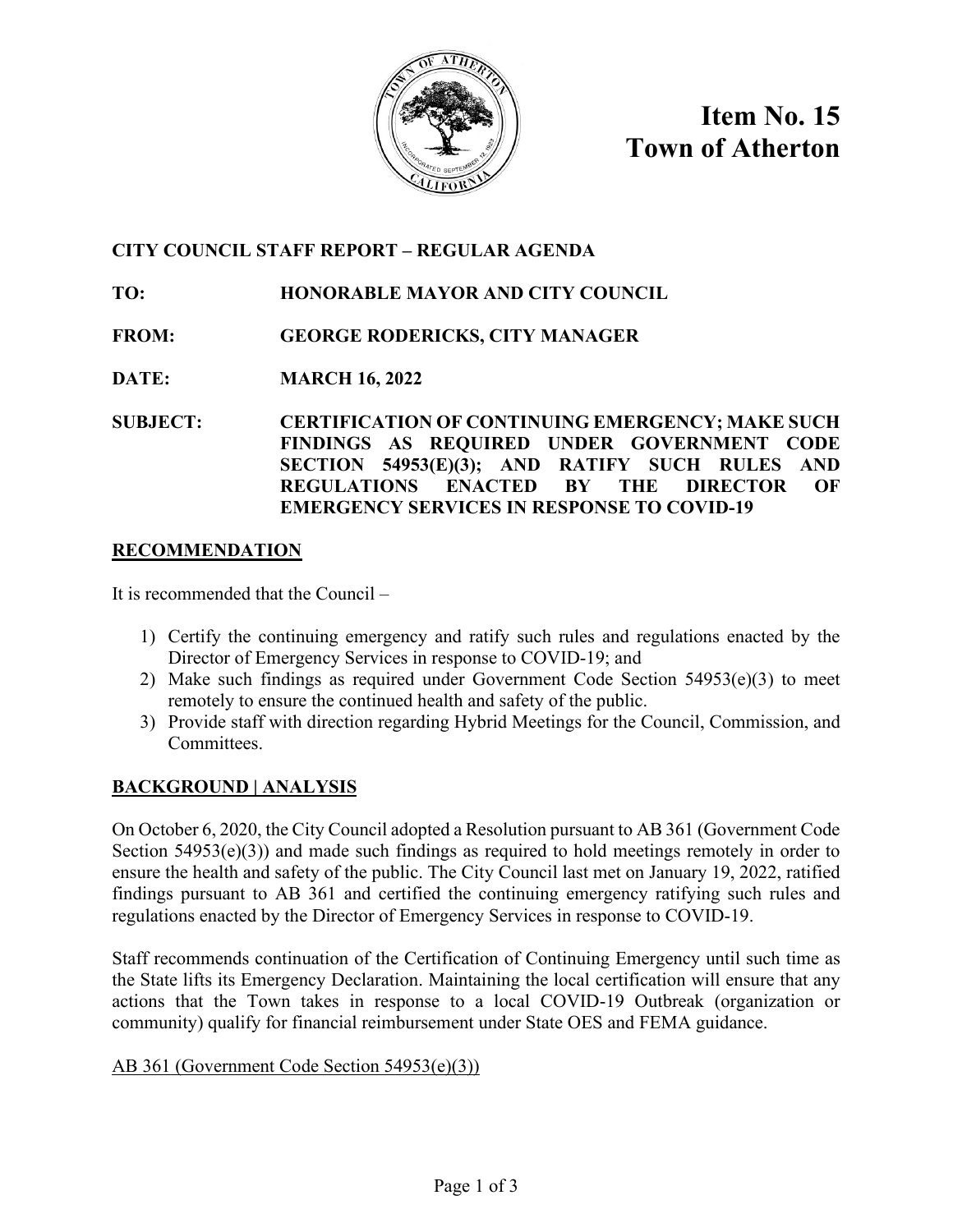Certification of Continuing Emergency March 16, 2022 Page 2 of 3

In order to continue to meet remotely without complying with the posting and quorum requirements of paragraph (3) of subdivision (b) of Government Code Section 54953, the City Council must make/confirm the following findings:

- The Town has reconsidered the circumstances of the local state of emergency and remains under a local state of emergency. (CONFIRMED)
- State, County and local officials recommend measures to promote social distancing. (CONFIRMED)

## Vaccination Requirements for Staff and Contract Personnel

**All vaccinated employees and contract personnel** must provide proof of vaccination status. If the individual cannot provide proof of vaccination (in any acceptable form) the individual will be treated as non-vaccinated. **All non-vaccinated employees and contract personnel**, including those "treated" as non-vaccinated, are required to provide proof of a negative COVID-19 test every 10 days.

## Hybrid Meetings

With the completion of the Town's Council Chambers, the Town can now reliably meet in a hybrid format that allows members of the Council, staff, and public to participate remotely as well as in person. The March 16 Regular Meeting of the City Council is the first test of that ability.

Traditional Brown Act requirements dictate that when participating remotely, a quorum of the Council must participate from locations within the boundaries of the Town, the location of such remote participation must be posted on the agenda, and those locations must allow for full public access. The continuing COVID emergency lifts those requirements to allow more than a quorum of the body to participate remotely from undisclosed locations outside the jurisdiction. Absent the emergency, the Brown Act requirements will revert to the traditional requirements. However, staff anticipates that if the technology and flow is seamless, staff will recommend the continuation of all meetings in a hybrid format (albeit in compliance with the Brown Act quorum and posting requirements).

The Council's continuing emergency findings allow the Council, Commission and Committees to conduct full remote meetings. With the exception of the Park & Recreation Committee, the Commission and Committees would meet in the Council Chambers. With the opening of the Chambers to hybrid meetings, staff is seeking policy direction from the Council as to whether the Council wishes to require that the Commission and Committees meet in a hybrid format as well; or, so long as the emergency continues, allow them the option to choose between hybrid or full remote.

At this time, technology in the Main House makes it difficult, but not impossible, to host a hybrid Park & Recreation Committee Meeting.